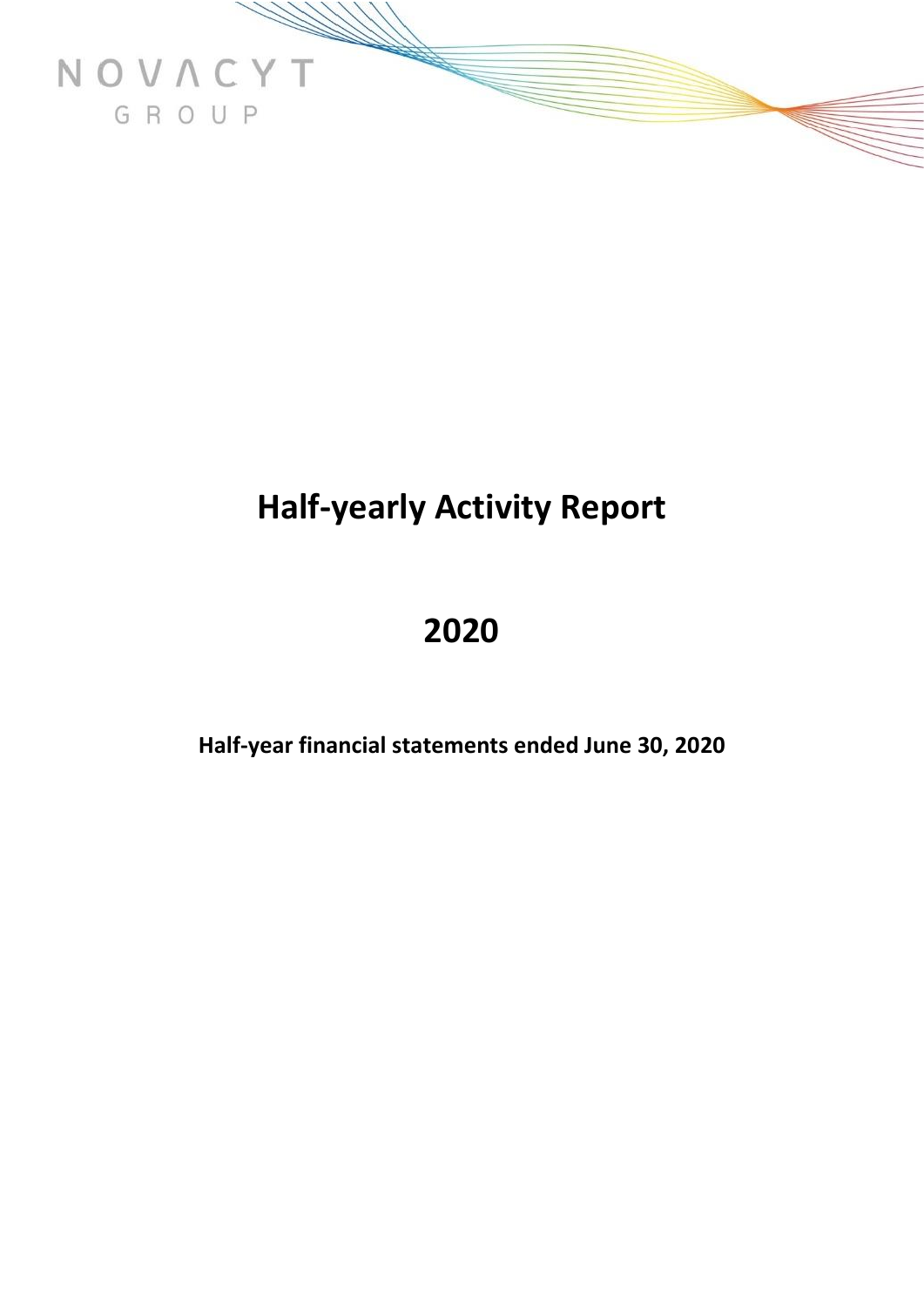#### **ACTIVITY REPORT**

#### **2020 BIANNUAL**

#### **HALF-YEARLY ACCOUNTS CLOSED ON 30 JUNE 2020**

#### **Novacyt Group**

The Novacyt Group is an international diagnostics business generating an increasing portfolio of in vitro and molecular diagnostic tests. Its core strengths lie in diagnostics product development, commercialisation, contract design and manufacturing. The Company's lead business units comprise of Primerdesign and Lab21 Products, supplying an extensive range of high-quality assays and reagents worldwide. The Group directly serves microbiology, haematology and serology markets as do its global partners, which include major corporates.

#### **Financial highlights:**

- Group consolidated unaudited revenue increased over 900% to €72.4m (H1 2019: €7.2m)
- Primerdesign revenue increased over 2,000% to €70.6m (H1 2019: €3.3m) due to the success of the COVID-19 product portfolio
- Group gross margin strengthened to 83%, delivering a gross profit of  $\epsilon$ 60.3m, an increase of 20% from H1 2019 (63%)
- Primerdesign maintained its strong gross margin, delivering 85% in H1 2020 (H1 2019: 86%), demonstrating strong control of margins as the business is scaled
- Group EBITDA of €49.4m (H1 2019: €0.2m)
- Operating profit of €48.3m compared to a loss of €0.7m in H1 2019, driven by the growth in sales in molecular products business
- Profit after tax of €40.2m compared to a loss of €1.2m in H1 2019
- Cash at 30 June 2020 of  $E19.7m$  after paying down all long-term debt and significant working capital investment made into stock to ensure the continuity of supply to meet the demand for COVID-19 tests

### **Operational highlights:**

- Rapid development of new products to support laboratories and clinicians in the fight against the spread of COVID-19
	- o Developed one of the first molecular tests for COVID-19, subsequently received CE Mark accreditation and Emergency Use Authorisation from most major regulatory authorities, including the US Food and Drug Adminstration and the World Health Organization
	- o Launch of three new innovative products (Exsig™ Direct, Exsig™ Mag and COVID-HT) to support laboratories through improving workflow efficiency and helping to address the reported shortfall in global manufacturing and supply of extraction reagents
	- o Launch of a saliva sampling type to support ease of patient sampling, lower levels of discomfort and demonstrate more reproducible data than other sampling types
	- o Developing, together with a partner, a serology (antibody) test to detect past infection of COVID-19, with launch expected in Q4 2020
- Significant scale-up of the organisation, including increasing manufacturing and supply chain capacity and commercial support with the addition of a number of new hires
- Collaboration with AstraZeneca, GSK and University of Cambridge to support the UK COVID-19 testing effort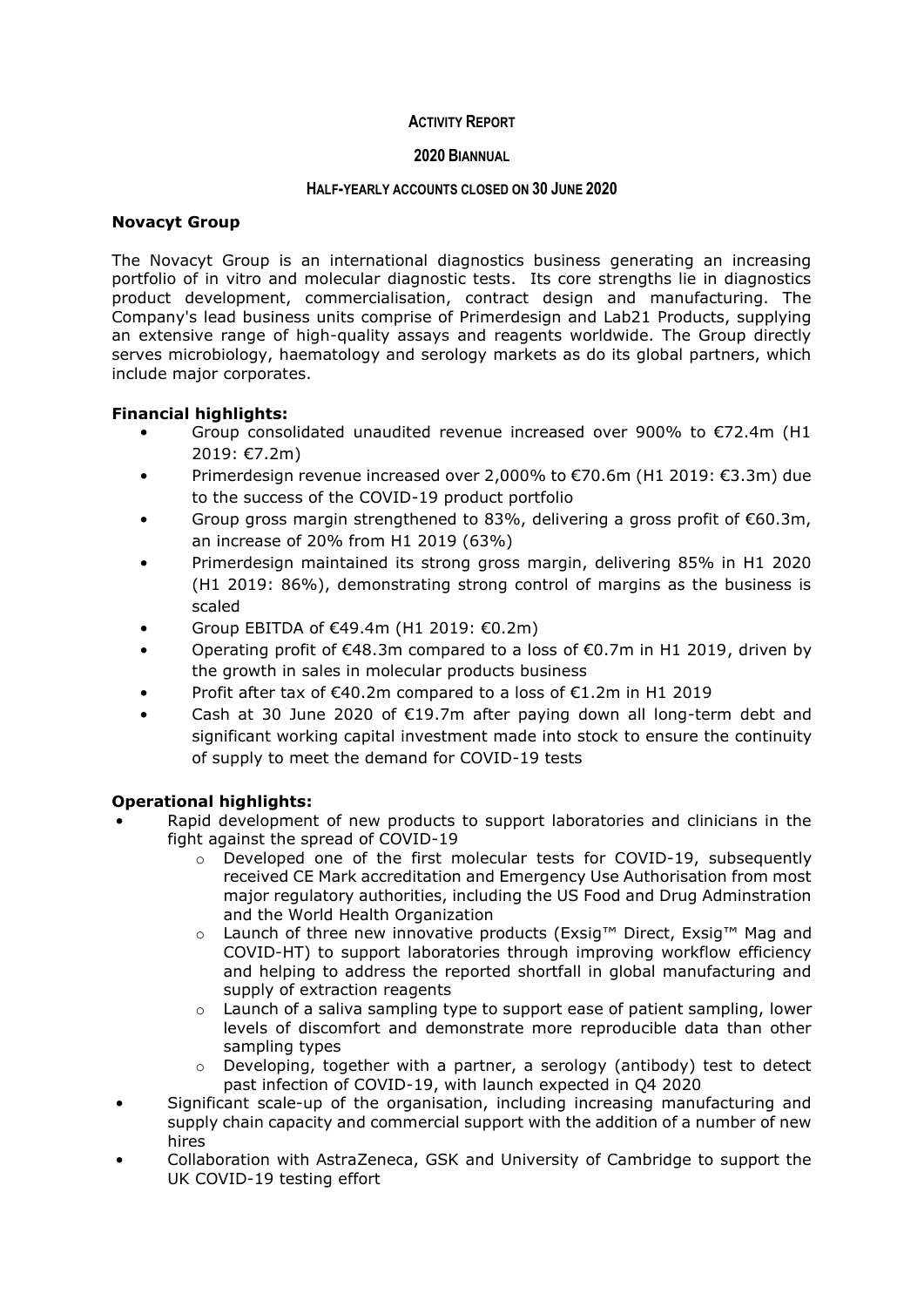- Secured a supply contract with the UK Department of Health and Social Care for the Company's COVID-19 test
- Signed a number of new and significant strategic partnerships, including a distribution agreement in the US
- Surveillence programme of the Company's COVID-19 test to assess different SARS-CoV-2 viral sequences continues to demonstrate 100% detection of more than 64,000 sequences

#### **Post-period highlights:**

- Initiation of a 2,000-patient clinical trial by Queen Mary University of London using the Group's innovative near-patient testing system
- Launch of respiratory test panel (Winterplex™) to diagnose and distinguish between influenza A&B, RSV and COVID-19
- Launch of a two-gene target test for COVID-19 to address markets employing this testing approach

#### **Strategy update highlights:**

- New strategy to focus on organic, R&D and acquisitive growth in the respiratory and transplant bacterial and viral diagnostic markets
- Investment in R&D and commercial infrastructure to deliver new products and establish a direct sales force in key markets in the US and across Europe
- Selective product/technology and company acquisitions to generate additional revenues and profits to offset potential future reductions in COVID-19 revenues and enhance the Group's trajectory towards becoming a market leader in respiratory and transplant clinical diagnostics
- Acquisition of specific assets to enable Novacyt to expand its core capabilities whilst maintaining attractive margins
- Investment in developing new IP portfolio to enhance and secure future value

#### **Operational review:**

The COVID-19 pandemic has highlighted Novacyt's intrinsic ability to design, develop and rapidly scale-up market leading molecular in vitro diagnostic (IVD) tests which enable it to compete successfully at a global level. The Company has significantly increased its customer base, has built a recognised reputation for the performance of its products, formed multiple new and significant strategic partnerships and established an influential position in UK diagnostic testing. This solid foundation, combined with a transformational financial performance during H1 2020 as a direct result of the continuing success of the Company's COVID-19 product portfolio, has enabled Novacyt to eliminate all long-term debt and greatly enhance and accelerate its strategy for delivering long-term value to shareholders, further detail of which is provided in this report.

#### *Molecular diagnostics:*

During H1 2020, Novacyt's molecular diagnostics division, Primerdesign, delivered revenue growth of over 2,000% to €70.6m compared to H1 2019 revenue of €3.3m. This growth reflects the successful launch of a number of diagnostics products for COVID-19, including one of the first polymerase chain reaction (PCR) tests to combat the outbreak.

#### *Market leading PCR test for COVID-19*

In response to the emerging COVID-19 emergency, Novacyt made the strategic decision to develop a diagnostic test for SARS-CoV-2 in early January 2020. The Company launched the test in late January 2020 and subsequently received clinical use approval from a number of leading global regulatory authorities, including CE Mark accreditation and Emergency Use Authorisation (EUA) from the US Food and Drug Adminstration (FDA) and the World Health Organization (WHO). This rapid development of a test for COVID-19 positioned Novacyt at the forefront of the global response to the spread of the virus.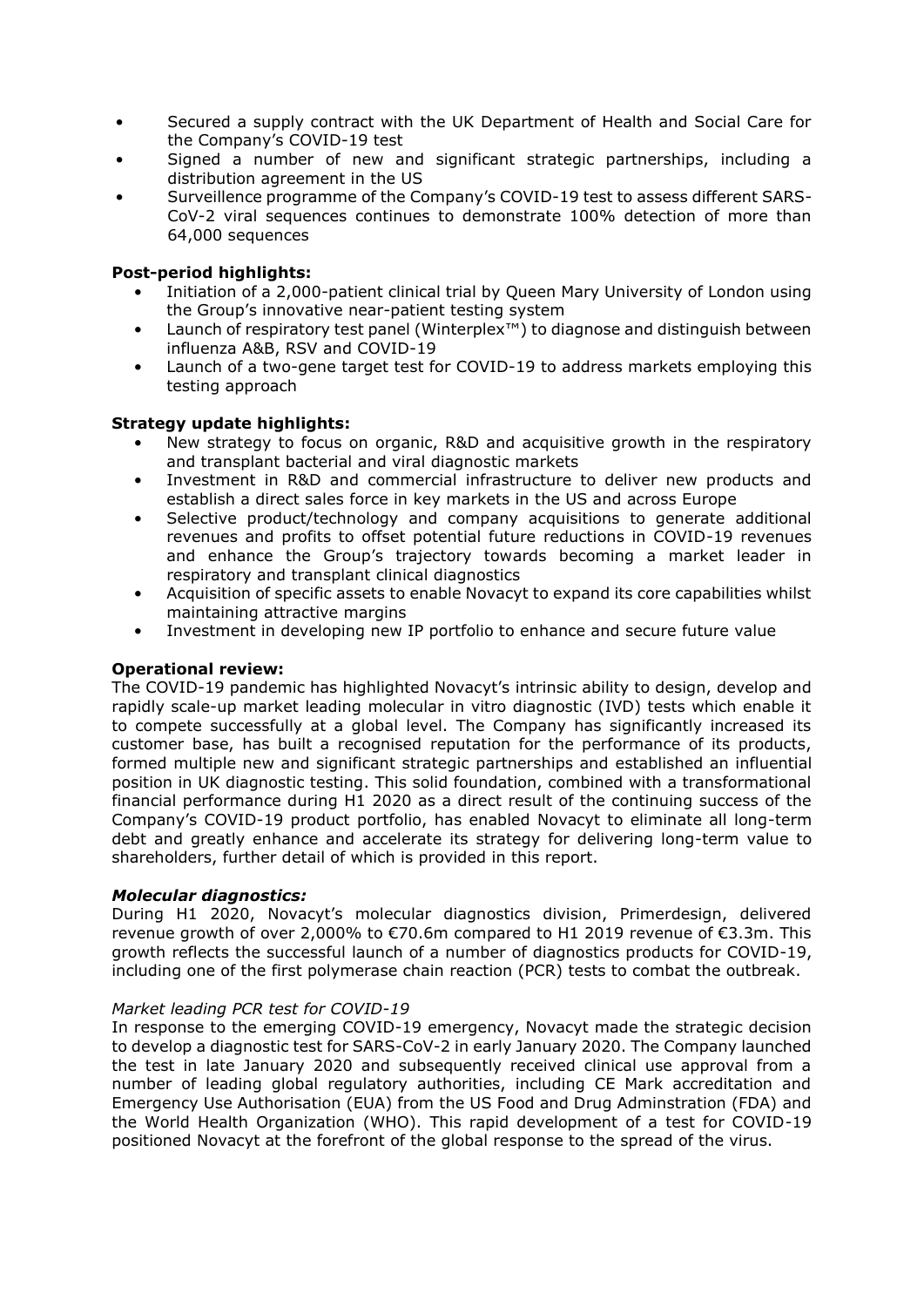#### *Significant demand and capacity expansion*

To meet the unprecedented demand for the test following its launch, Novacyt initiated a programme to significantly scale-up the organisation. The Company engaged Chartwell Consulting, a specialist in rapid process improvement, in early April 2020 to manage and support the planning, procurement and logistics for the capacity increase. This included increasing the Company's own production capacity at the Primerdesign site in Southampton, UK, as well as entering into contract manufacturing partnerships. The Company also needed to manage suppy chain capacity, which included expanding its key raw material supplier base to develop a long-term and sustainable high volume supply of its tests.

#### *Established an influential position in UK diagnostic testing*

The COVID-19 pandemic has highlighted the importance of diagnostics as part of the treatment regime across the globe. In the UK, the government has a goal of supporting and creating a national diagnostics industry that can compete on the global stage. During H1 2020, Novacyt has been actively engaged with the UK Department of Health and Social Care (DHSC) in supporting this goal. This was demonstrated in April 2020 through a contract with the DHSC for the supply of its COVID-19 test and separately a collaboration with AstraZeneca, GSK and the University of Cambridge for high-throughput COVID-19 testing. The Company has also partnered with multiple private testing laboratories who support various industries as they try to manage and maintain their businesses.

Having established an influential position in UK diagnostic testing during the pandemic, Novacyt continues to be actively engaged with the DHSC and remains well positioned to support future national testing initiatives.

#### *Product portfolio expansion in COVID-19 and respiratory diseases*

Using Primerdesign's in-house expertise and specialisation in rapid development of molecular solutions, Novacyt continued to evolve its offering during H1 2020 with a range of new products to support the application of the Company's COVID-19 testing solution in a number of scenarios. This included various formats of the Company's first generation test to support traditional and high-throughput laboratory settings (exsig™ Mag and COVID-HT), direct-to-PCR products (exsig™ Direct) which significantly reduce the timeto-result by reducing the cumbersome pre-analytical extraction phase of testing, a twogene test to support testing in markets that mandate a two-gene testing approach, nearpatient testing solutions, and a respiratory test panel aimed at supporting testing during the winter season (Winterplex™).

In July 2020, Queen Mary University of London announced the initiation of a 2,000-patient clinical trial using Novacyt's innovative near-patient testing system, which can deliver a result within an hour. The study is investigating whether daily COVID-19 testing reduces the infection rate, morbidity and mortality in the high-risk care home population. Novacyt believes daily testing has the potential to reduce the transmission of SARS-CoV-2 in the high-risk care home population and in a wider community setting.

The Company has also been investing in its rapid testing instrumentation platforms, q16 and q32, which allow for efficient and high-performance testing in near-patient environments. By the end of the year, Novacyt expects to manufacture and install an increasing number of instruments and will have capacity for significantly more as demand builds. As part of its investment, the Company is further improving the operational workflow of its reagents with these instrument platforms, reducing cycle times significantly below 60 minutes and reducing the level of operator involvement.

#### *Continued high-performance of products*

The success of the Company's COVID-19 test has been built around robust design principles and the selection of a gene target that has so far demonstrated exceedingly low levels of genetic mutation and variation. To date, the gene target has been analysed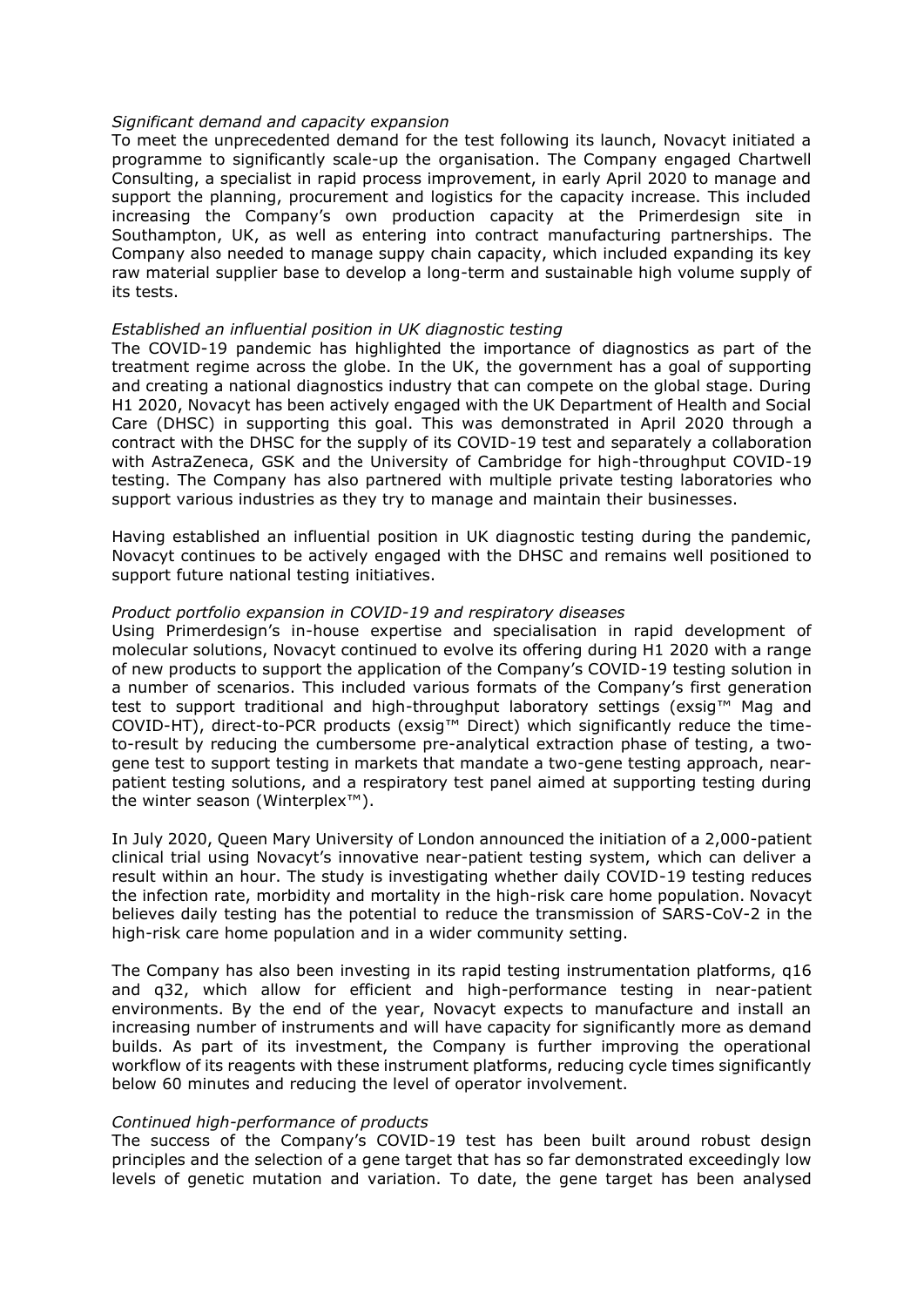against over 64,000 individual COVID-19 viral sequences and demonstrated 100% detection. The Company's recently launched two-gene target test for COVID-19 has also been added to this weekly surveillance monitoring programme to demonstrate continued efficacy of the test to diagnose SARS-CoV-2.

*Expansion of product portfolio in respiratory and transplant bacterial and viral diseases* As part of its renewed strategy, Novacyt plans to build its international presence with an increased portfolio of IVD products for clinical use in respiratory and transplantation markets. A new R&D pipeline of products is being developed to enable Novacyt to build upon its reputation established in COVID-19 testing. The Company will continue to seek immediate approval for IVD classification of new products, as well as developing current, specific products from Primerdesign's extensive research-use-only range to establish a portfolio of high value, clinically approved diagnostics.

#### *Protein diagnostics:*

During H1 2020, the Company's protein diagnostics business, comprising of Lab21 Healthcare and Microgen Bioproducts, was significantly influenced by the COVID-19 pandemic and saw a reduction in global demand for its products. As a result, Novacyt engaged Chartwell during the period to focus on operational efficiencies in manufacturing to improve future outputs and lower the cost of goods.

The Company has also developed a plan to expand its Pathflow $\mathcal{R}$  brand of products and expects to launch a number of additional tests over the next few months to expand its rapid testing portfolio for infectious diseases.

The Company continues to make good progress in the development and launch of a central lab-based serology test for the detection of the IgG antibody to COVID-19. To date, the product has demonstrated significant levels of sensitivity and specificity for detection of IgG in patients 14 days after testing positive for COVID-19 by a PCR test. Novacyt now expects to launch a CE Mark approved product by the end of September 2020.

#### **Financial review:**

#### *Revenue*

Unaudited revenues for the first half of 2020 were €72.4m compared to revenues for 2019 of €7.2m, representing a growth rate of over 900% predominantly driven by the strong growth from Primerdesign. This follows the successful development and launch of one of the world's first molecular tests for COVID-19 in January 2020.

#### *Gross margin*

Gross profit has shown continued positive momentum, increasing to €60.3m (83%) compared to €4.6m (63%) in the first half of last year. This margin (83%) is in line with Primerdesign's historic margin and, therefore, as Primerdesign has increased its overall share of Group revenue, it has driven up the overall Group percentage margin.

Primerdesign maintained its strong gross margin delivering 85% in H1 2020, demonstrating that gross margin can be maintained as the business is scaled.

The Lab21 Products business unit has been significantly impacted by COVID-19 as many of its customers focused their attention on COVID-19 testing resulting in a significant yearon-year revenue and margin decline. However, the business entered H2 with a strong order book and expects to see sales and margin improve towards the end of 2020.

#### *EBITDA*

The Group continued its profitability trend delivering an EBITDA of €49.4m in the first half of 2020. The underlying Primerdesign EBITDA margin has increased to over 80% from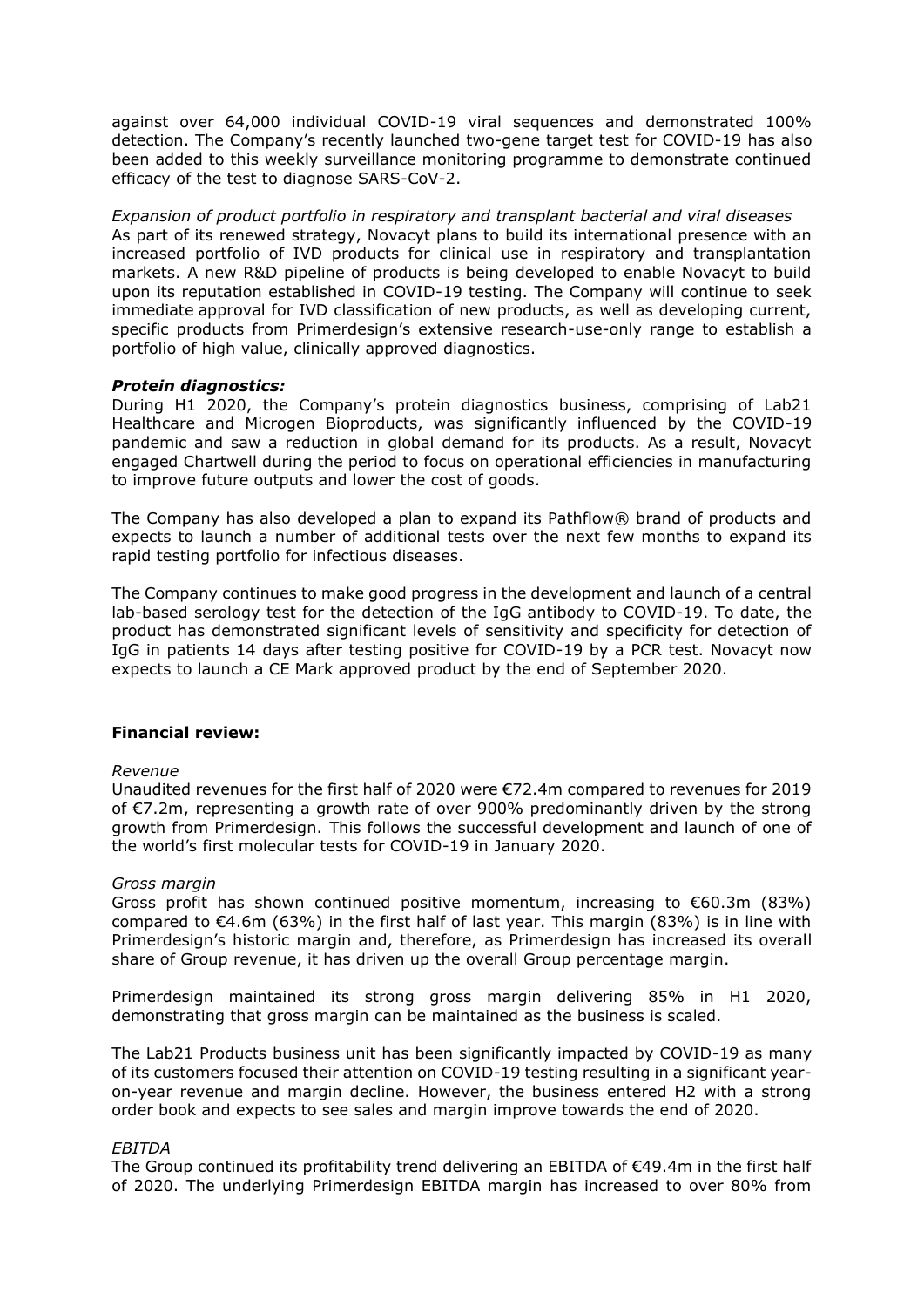40% in H1 2019 when management charges are excluded, demonstrating that the division can be scaled without significant additional overheads. With Primerdesign delivering approximately 98% of Group revenue in H1 2020 at 85% gross margin, its continued success contributes substantially to the Group's positive EBITDA as the effect of increasing Primerdesign revenues as a percentage of overall Group revenues has been to enhance the overall profitability of the Group.

To support the substantial growth seen by the Group in 2020, investment has been made in overheads including the hiring of new staff and additional facilities spend to maximise manufacturing output. As a percentage of revenue these incremnental costs are negligible, which is reflected in the Group delivering an EBITDA margin of 68% in H1 2020.

#### *Operating Profit*

The Group delivered an operating profit of  $\epsilon$ 48.3m compared with a H1 2019 loss of  $\epsilon$ 0.7m. Year-on-year exceptional charges and depreciation/amortisation costs are only €0.2m higher in 2020, driven by the impairment of Omega ID acquisition intangible assets. The key driver for the movement from a loss in 2019 to a profit in 2020 is driven by the EBITDA profitability of €49.4m.

#### *Net Profit After Tax*

Net proft after tax increased to €40.2m in H1 2020 from a loss of €2m in H1 2019. Due to the settlement of all outstanding Group debt in June 2020, borrowing costs increased yearon-year by  $E1.7m$  to  $E2.3m$ . As a result of the profits delivered by the Group in H1 2020, a UK corporation tax provision of €5.9m has been made at 30 June 2020, which was subsequently paid in July 2020.

#### **Balance Sheet:**

The Group held €19.7m of cash on the balance sheet at 30 June 2020 compared to €1.8m at 31 December 2019. This large increase in cash is predominantly driven by the significant upturn in trading that has delivered substantial profits to the Group, resulting in an operating cash inflow of €24.6m. Cash outflows from financing activities totalled €5.6m, made up of a €2.9m cash inflow from the conversion of warrants and an outflow of €8.5m on settling all Group debts/borrowings. Capital expenditure in H1 2020 was minimal at €0.2m as infrastructure investment had been made in prior periods.

Inventory has increased by  $\epsilon$ 13.2m to  $\epsilon$ 15.6m from  $\epsilon$ 2.4m at 31 December 2019. The majority of the inventory balance relates to building stock to meet the needs of the COVID-19 pandemic and allow Novacyt to fulfil customer demand immediately. The lead time for obtaining some raw materials is significant, so bulk orders have been placed to ensure there are no supply chain issues, which resulted in the higher raw materials balance at 30 June 2020.

Trade receivables have increased since the year end by  $\epsilon$ 26.3m to  $\epsilon$ 28.5m driven by the ramp-up in sales as the Group responded to the COVID-19 pandemic with the launch of its tests. Approximately 90% of the debtor book as at 30 June 2020 was current and related to sales in June 2020. Prepayments have increased since 31 December 2019 by €0.7m driven by upfront payments for stock (consumables and instruments) that were not received in H1 2020.

At 30 June 2020, the Company is debt free after settling all outstanding amounts, such that net debt decreased from €8.3m at 31 December 2019 to nil.

Short-term provisions have increased by €4.1m since 31 December 2019 to €4.2m at 30 June 2020, driven by an increase in the long-term incentive plan liability, as a result of the Company's share price increasing since the start of the year.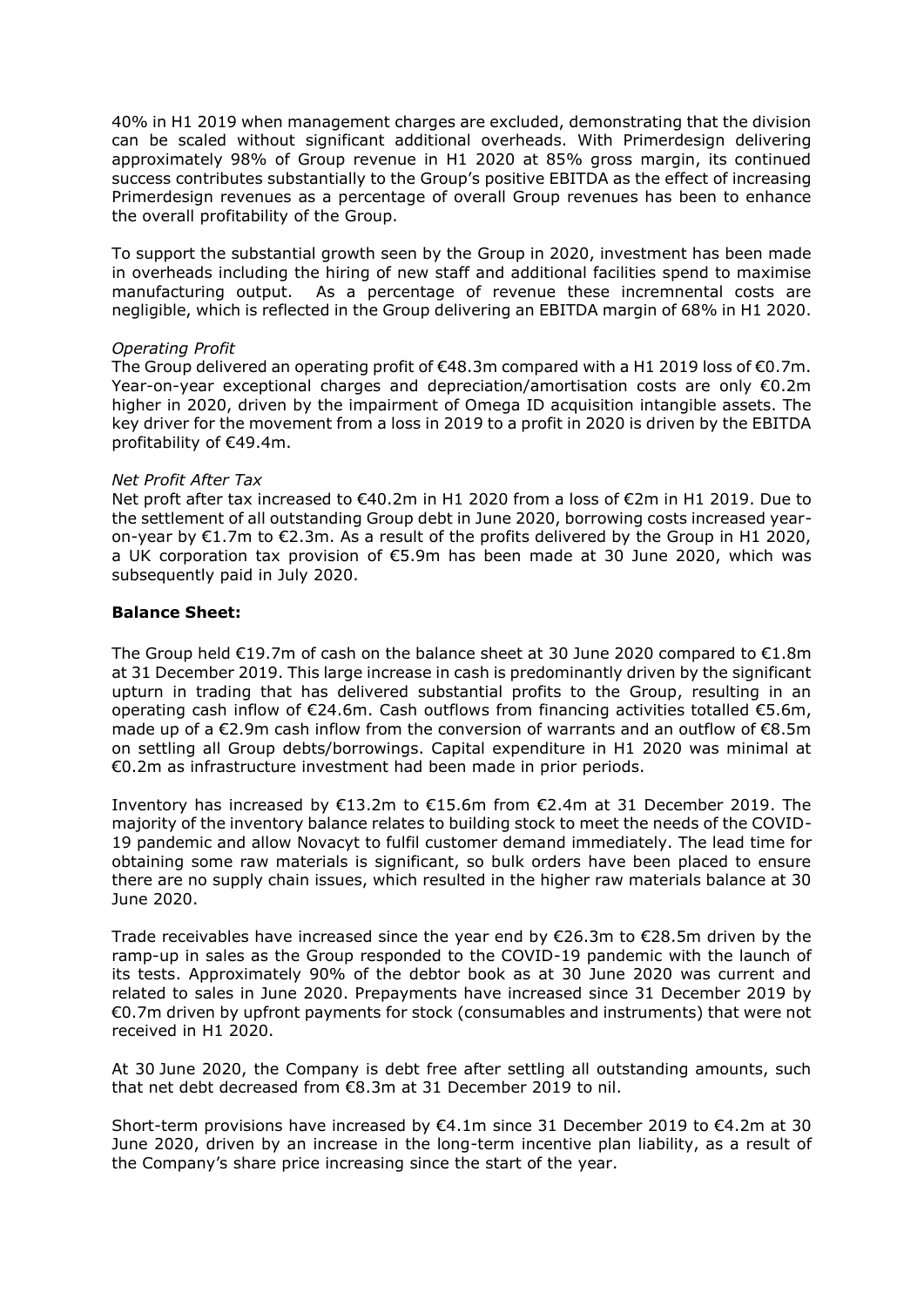Trade and other liabilities has increased from  $\epsilon$ 4.6m since 31 December 2019 to  $\epsilon$ 16.3m at 30 June 2020 in line with the growth in the business. Trade payables has increased to €3.6m and accrued invoices covering predominantly third-party manufacturing costs has increased to €7.6m, from €2.1m and €0.9m, respectively. In order to meet market demand for the COVID-19 test, the Group took the early decision to outsource elements of manufacturing to allow the business to be scaled up quickly. Tax liabilities in the form of Value Added Tax (VAT) payable in the UK has increased by  $\epsilon$ 4.6m to  $\epsilon$ 4.7m from  $\epsilon$ 0.1m at 31 December 2019.

For the first time, the Group has been able to benefit from the UK Patent Box regime, which provides a special reduced corporation tax rate to incentivise research and development by taxing [patent](https://eur02.safelinks.protection.outlook.com/?url=https%3A%2F%2Fen.wikipedia.org%2Fwiki%2FIntellectual_property&data=02%7C01%7Csteve.gibson%40novacyt.com%7C8b06dbf44aef4eb263e508d8330f559b%7C7f86b855a6074882a2cf7ae773bd7869%7C0%7C0%7C637315488243249380&sdata=ETOx05SidyaMqjTCu5gOPlC0bRR40Spfe6ELvkfWrHM%3D&reserved=0) revenues differently from other commercial revenues. Subject to a number of adjustments, the effective rate of tax on profits derived from the sale of products subject to patents is close to 10% rather than the normal UK tax rate of 19%. The Patent Box rate is normally claimed once a patent has been granted, but it is expected that the Group's products will fall within a specific exemption allowing the reduced rate to be claimed immediately. Due to the uncertainty over the details of the full calculation, for current reporting purposes a reduced corporation tax rate of 12% on profits from patented products has been assumed. As a result of the profit delivered in H1 2020, the Group booked a UK corporation tax provision of €5.9m.

#### **Outlook**

Novacyt's near-term focus is to deliver strong organic revenue growth in the core business, where the Directors believe demand for its products will continue to grow into at least H1 2021 as COVID-19 testing continues. In the medium-term, Novacyt expects to leverage its reputation, market intelligence and relationships developed during the COVID-19 response to commercialise new products, as well as expand its presence in respiratory and transplant clinical diagnostics, to meet significant unmet market needs. The Directors expect to supplement the Company's product portfolio and expand its core capabilities through executing selective and accretive M&A at the right time.

The Directors reiterate guidance announced on 13 July 2020; given the visibility of orders, extended contracts and the launch of new COVID-19 related products, revenue for the second half of the year is expected to be greater than the first half of the year and margins to be at least at a similar level. Full year revenues are expected to exceed €150 million and EBITDA profitability to exceed €100 million. The Company expects this rate of financial performance to extend into the first half of 2021. The Directors remain confident in and excited by the prospects of the business, not only for the short-term, but also for the longer-term.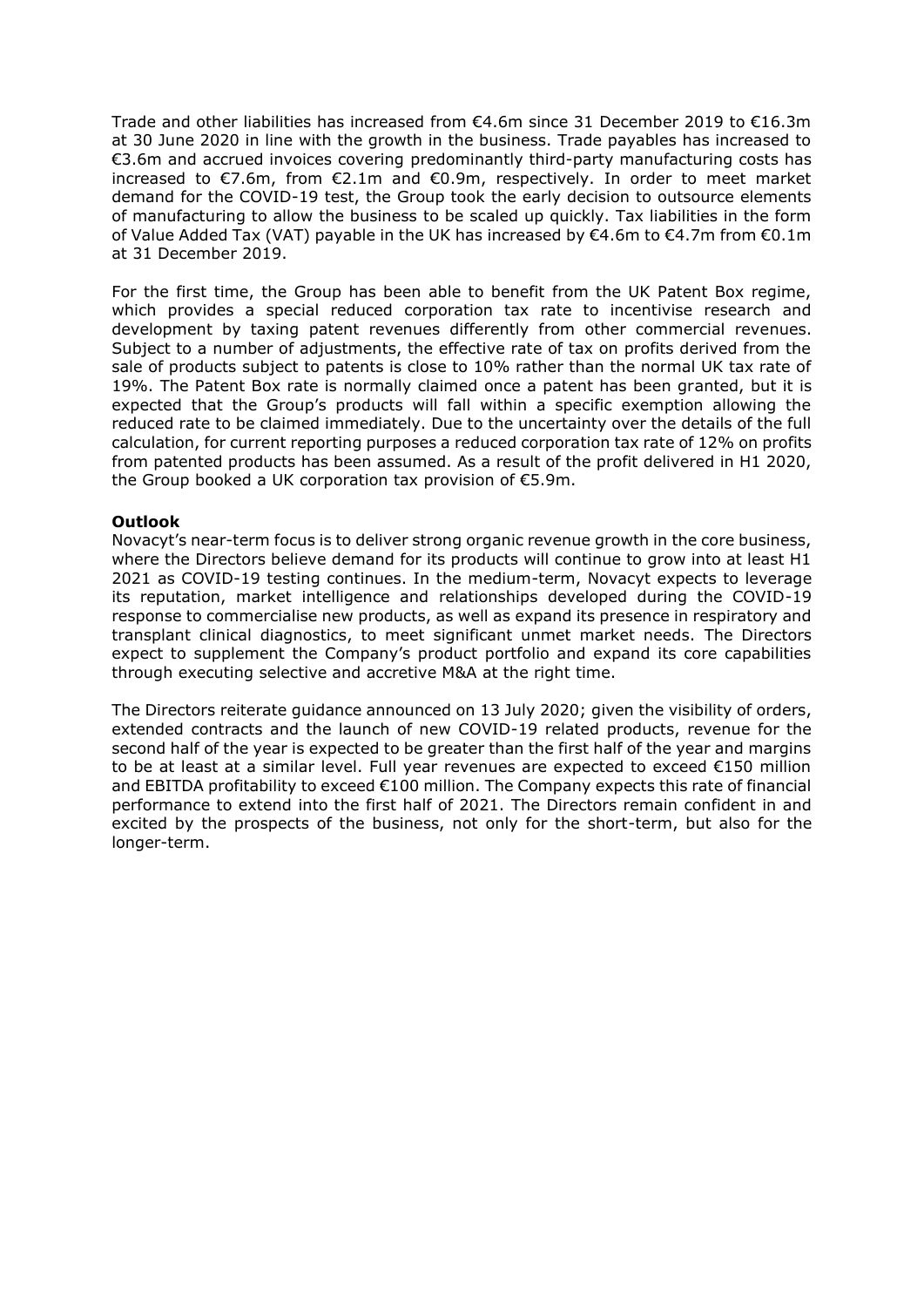#### **TURNOVER BY OPERATIONS:**

The table below shows revenue from ordinary operations:

| Amounts in '000 €    | (Unaudited)<br>Six month<br>30 June<br>2020 | (Unaudited)<br>Six month<br>30 June<br>2019 |
|----------------------|---------------------------------------------|---------------------------------------------|
|                      |                                             |                                             |
| Manufactured goods   | 72,210                                      | 6,676                                       |
| Services             |                                             | 306                                         |
| Traded goods         | 26                                          | 58                                          |
| Other                | 138                                         | 183                                         |
|                      |                                             |                                             |
| <b>Total Revenue</b> | 72,374                                      | 7,223                                       |

#### **BREAKDOWN OF REVENUE BY OPERATING SEGMENT AND GEOGRAPHIC AREA:**

## <sup>o</sup> At 30 June 2020

| Amounts in '000 € | Lab21 Products | Primerdesign | Total  |
|-------------------|----------------|--------------|--------|
|                   |                |              |        |
|                   |                |              |        |
| Geographical area |                |              |        |
| Africa            | 64             | 2,014        | 2,078  |
| Europe            | 943            | 58,040       | 58,983 |
| Asia-Pacific      | 518            | 2,764        | 3,282  |
| America           | 195            | 3,685        | 3,880  |
| Middle East       | 70             | 4,081        | 4,151  |
| <b>Revenue</b>    | 1,790          | 70,584       | 72,374 |

### <sup>o</sup> At 30 June 2019

| Amounts in '000 € | <b>Lab21 Products</b> | Primerdesign | Total |
|-------------------|-----------------------|--------------|-------|
|                   |                       |              |       |
|                   |                       |              |       |
| Geographical area |                       |              |       |
| Africa            | 358                   | 161          | 518   |
| Europe            | 1,555                 | 1,352        | 2,906 |
| Asia-Pacific      | 1,097                 | 496          | 1,594 |
| America           | 409                   | 980          | 1,390 |
| Middle East       | 551                   | 264          | 815   |
| Revenue           | 3,970                 | 3,253        | 7,223 |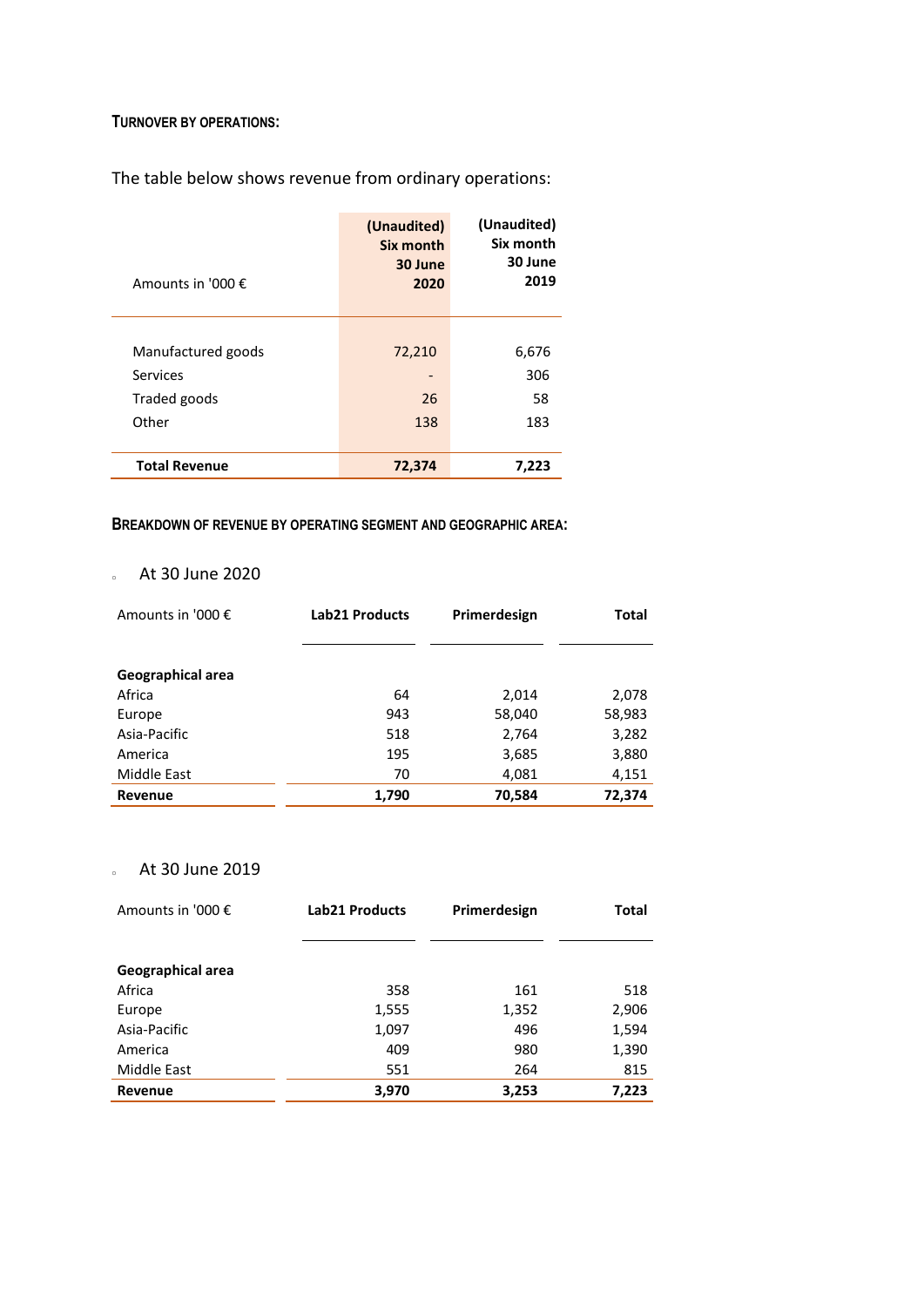# **Consolidated income statement at 30 June 2020**

|                                                                           | (Unaudited)<br>Six month | (Unaudited)<br>Six month |
|---------------------------------------------------------------------------|--------------------------|--------------------------|
|                                                                           | 30 June                  | 30 June                  |
| Amounts in '000 €                                                         | 2020                     | 2019                     |
| <b>Continuing Operations</b>                                              |                          |                          |
| Revenue                                                                   | 72,374                   | 7,223                    |
|                                                                           |                          |                          |
| Cost of sales                                                             | $-12,109$                | $-2,643$                 |
| <b>Gross profit</b>                                                       | 60,265                   | 4,580                    |
|                                                                           |                          |                          |
| Sales, marketing and distribution expenses                                | $-1,966$                 | $-1,317$                 |
| Research and development expenses                                         | $-593$                   | $-229$                   |
| General and administrative expenses                                       | $-9,035$                 | $-3,639$                 |
| Governmental subsidies                                                    |                          | 7                        |
|                                                                           |                          |                          |
| Operating profit/loss before exceptional items                            | 48,672                   | -598                     |
|                                                                           |                          |                          |
| Other operating income                                                    | 5                        | 57                       |
| Other operating expenses                                                  | $-353$                   | $-123$                   |
| Operating profit/loss after exceptional items                             | 48,324                   | -664                     |
|                                                                           |                          |                          |
| Financial income                                                          | 87                       | 36                       |
| Financial expense                                                         | $-2,292$                 | $-579$                   |
|                                                                           |                          |                          |
| Profit/loss before tax                                                    | 46,120                   | $-1,208$                 |
| Tax (expense)/income                                                      | $-5,924$                 |                          |
|                                                                           |                          |                          |
| Profit/loss after tax from continuing operations                          | 40,195                   | $-1,208$                 |
|                                                                           |                          |                          |
| Loss from discontinued operations                                         |                          | $-786$                   |
| Profit/loss after tax attributable to owners of the                       |                          |                          |
| company                                                                   | 40,195                   | $-1,994$                 |
| Profit/loss per share $(\epsilon)$                                        | 0.61                     | $-0.05$                  |
| Profit/diluted loss per share $(\epsilon)$                                | 0.61                     | $-0.05$                  |
|                                                                           |                          |                          |
| Profit/loss per share from the continuing operations $(\epsilon)$         | 0.61                     | $-0.03$                  |
| Profit/diluted loss per share from the continuing operations $(\epsilon)$ | 0.61                     | $-0.03$                  |
|                                                                           |                          |                          |
| Loss per share from the discontinued operations $(\epsilon)$              | 0.00                     | $-0.02$                  |
| Diluted loss per share from the discontinued operations $(\epsilon)$      | 0.00                     | $-0.02$                  |

The June 2019 consolidated income statement is presented to reflect the impacts of the application of IFRS 5 relative to discontinued operations, by stating the NOVAprep activity on a single line "Loss from discontinued operations".